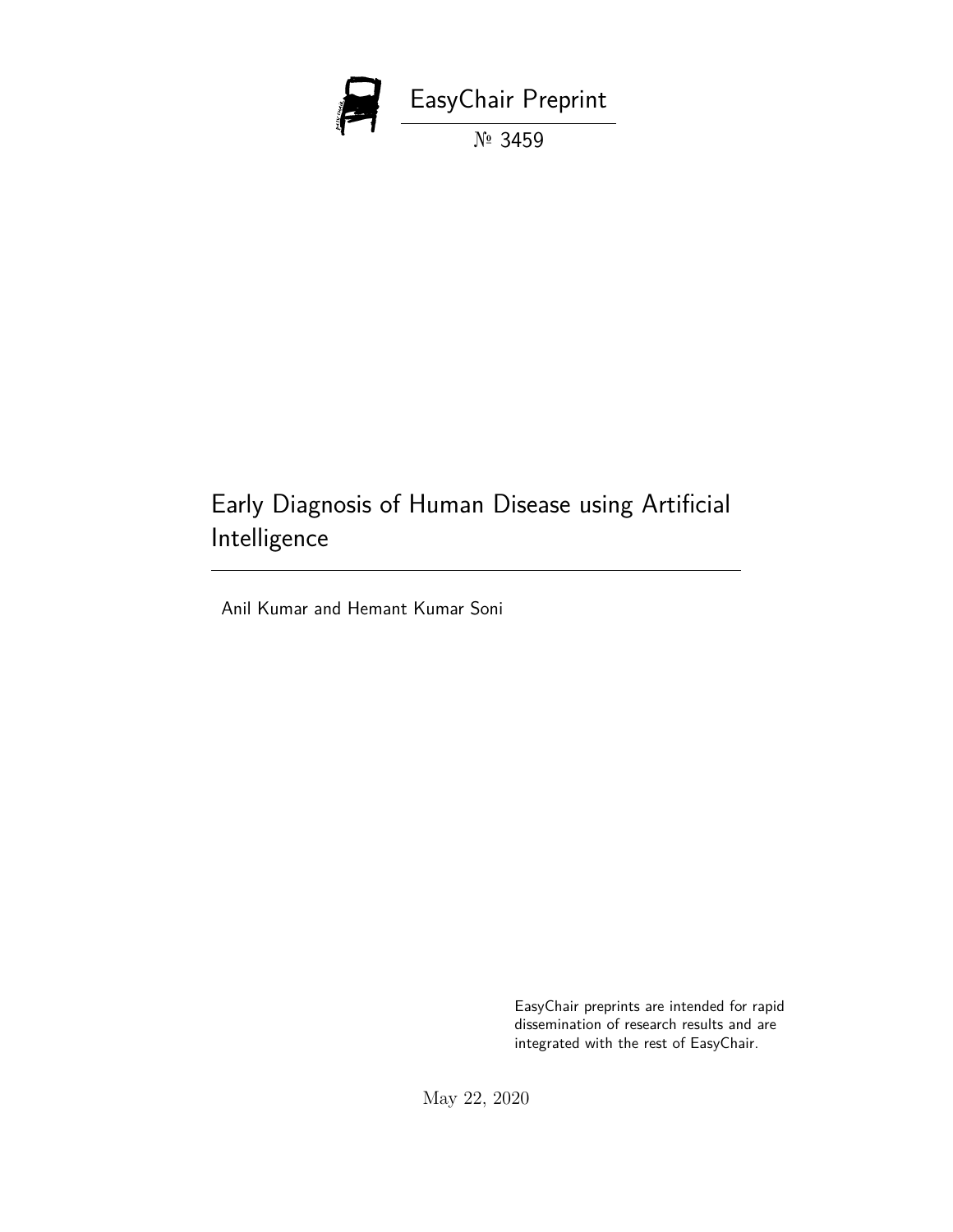## **Early Diagnosis of Human Disease using Artificial Intelligence**

**Anil Kumar <sup>1</sup>**

PhD Research Scholar

Department of Computer Science and Engineering, Amity School of Engineering and Technology, Amity University Madhya Pradesh, Maharajpura, Gwalior, MP, India

**[mfpanil@gmail.com](mailto:mfpanil@gmail.com)**

#### **Hemant Kumar Soni <sup>1</sup>**

Department of Computer Science and Engineering, Amity School of Engineering and Technology, Amity University Madhya Pradesh, Maharajpura, Gwalior, MP, India

**hksoni@gwa.amity.edu**

#### **Abstract**

In today's life healthcare become the most important aspect of everyone's life and nobody can ignore its importance. As we have limited numbers of medical facilities in terms of hi-tech hospitals and expert doctors. This is even worsened in remote rural areas where the medical facility is not adequate. Diseases are the main problems in human life and this must be diagnosed early stage. The early diagnosis of diseases is necessary so that corrective measures can be taken. Most often delayed diagnosis can create a severe problem in the patients. The above study reveals the importance of artificial intelligence in the field of human disease diagnosis and explores the possibilities of the design of an expert system. The expert system will be helpful to the medical practitioners as this could be employed to diagnose the disease early stage. It is not the substitution of doctors but this can help early detection of diseases and may provide opportunities for the exploration of Expert Healthcare System (EHC).

**Keyword** : Artificial Intelligence (AI), Disease Diagnosis, Expert System (ES), Expert Healthcare (EHC), Chronic Diseases (CKD).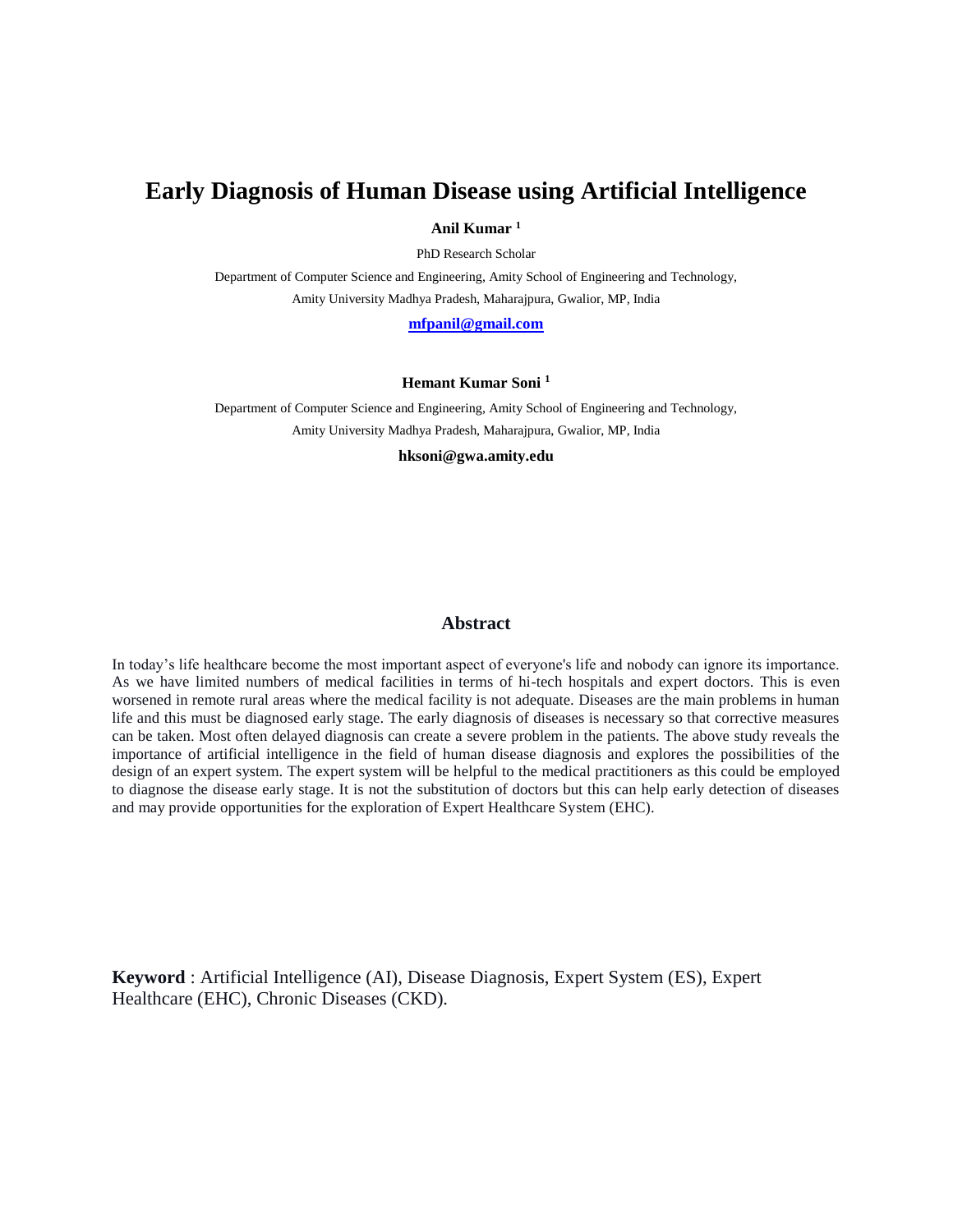### **1. INTRODUCTION**

A *disease* is a particular abnormal condition that negatively affects the normal functioning of the human being and it is a medical condition that is associated with specific symptoms and signs. Sometimes symptoms are very apparent and visible which may be used to diagnose. But for chronic diseases like kidney failure, cardiac arrest, cancer, diabetes where symptoms are not very strong an early stage and hence it become very difficult to diagnose it. Chronic diseases are defined broadly as conditions that last for more than three months and required continuous medication and supervision.

The patients can live with chronic disease for a longer period through following the strict diet plan. This restricts the activities of the patients up to certain extents. Since symptoms are not visible from the beginning so it is very challenging to diagnose it. It is very necessary to diagnose the chronic disease early stage otherwise it becomes severe and creates a problem for human beings. Although there are expert doctors who used medical reports, symptoms, and history of the patients.

The doctors diagnose based on their expertise and treat them accordingly. But sometimes the diagnosis becomes difficult due to unavailability of expert doctors and medical reports which ultimately leads to a difficult situation for the patient to be treated properly.

A physician with less experience cannot assess the risk by merely reading reports of the patient. Sometimes the numeric values of attributes being tested are so closed and confusing that it is nearly impossible for less experienced medical practitioners to conclude about the disease. Like in other fields, the programmed machine or welldeveloped software calculates many times better than a human, it can also be applied and implemented in medical science[4].

Diagnosis of Disease with the greatest accuracy level is a significant step for the effective treatment of illness. Doctors and medical practitioners usually demand an automatic system which can help them in finding out the intensity level of disease with proper diagnosis [9].

An expert system (ES) for human disease diagnosis can play a significant role in the field of medical science that not only detects the presence of disease but also provides intensity level of the disease so that proper decisions can be made for effective treatment[13].

Computer science and Medical science are collaboratively doing work in this field to make expert systems for medical diagnosis. Experts of computers and experts of medicine draw the architecture of a machine or software for medical diagnosis. Artificial Intelligence (AI), one of the important branches of computer science, works on developing machines that can think artificially, make inferences, make decisions, and provide results [20].

In this literature survey we would like to highlight the importance of artificial intelligence for early diagnosis of chronic disease. The expert system reviewed in this literature seems to be useful in such conditions and which may help the medical community to diagnose it at early stages and therefore treatment can be started.

AI is presently being used in many areas to design and develop machines and software which replace humans. Artificial Intelligence is started with machines called robots which replace human and start working at their place. AI was officially declared as a branch of computer science for developing intelligent machines in 1956. It is now used in medical science such as robotics, medical statistics, medical diagnosis, and human biology.

A decision support system based on AI techniques and medical data can help doctors in diagnosing disease easily [22]. AI is a primary concept to design an intelligent system that presents a simulation of the real world. Today Artificial Intelligence (AI) is being used extensively for making such expert systems that can analyze medical parameters and make a decision statement that helps medical experts to diagnose the disease properly.

To design an expert system using AI, a different concept of AI i.e. Machine Learning, Artificial neural network, deep learning, and fuzzy logic are used.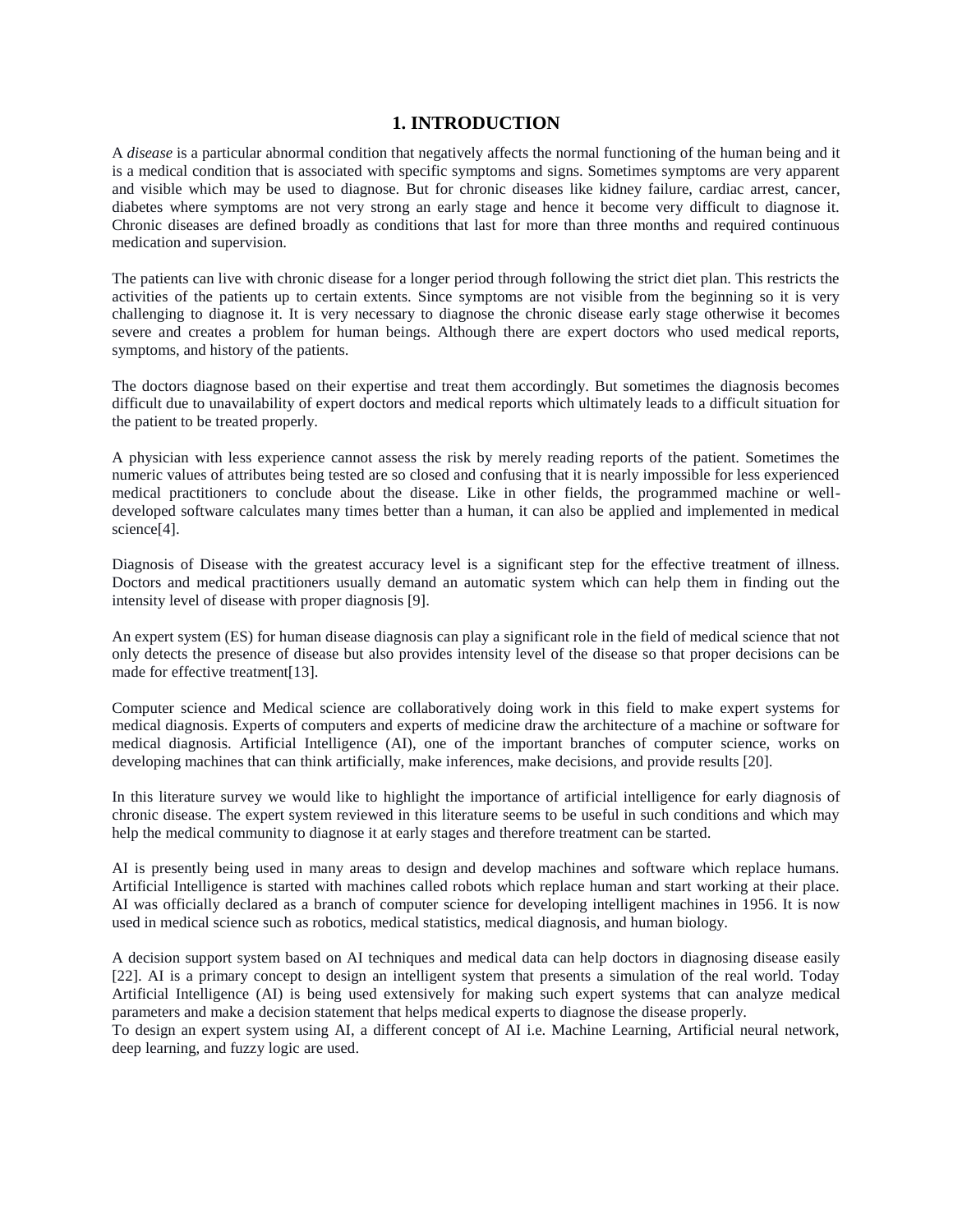## **2. RELATED WORK**

The Fuzzy Ontology developed by C. Lee et al. [2] using a C++ programming builder consists of five respective layers. The fuzzy ontology consists of following layers fuzzy group relation, Fuzzy group domain, fuzzy knowledge, fuzzy personal, and fuzzy personal relation domain layers. This expert system diagnoses diabetes disease incorporating Semantic Decision Support Agent (SDSA) decision-making database. The experimental data set thus processed is converted into a Fuzzy Diabetes Ontology (FDO) repository.

The Faith-Michael E. Uzoka et al. [3] designed a diagnostic Expert System (ES) based on data set taken from 30 malaria patients and performed decision making both based on Analytical Hierarchy Process (AHP) and fuzzy methodology. Both being compared and analyzed reveals that the result of fuzzy logic is comparatively better than the normal physical AHP examination.

Ali Keles et al. [4] developed a model to diagnose breast cancer in women uses an expert system called Ex-DBC (Expert System for Diagnosis of Breast Cancer). The implementation of fuzzy rule-based brings significant results using the Ex-DBC expert system. This has a positive predictive result (96%) and specificity result (97%) for breast cancer patients.

The proposed two-tier system by Mohammad Reza Daliri [5] in which one part is a combination of Genetic algorithm and extreme learning machines for feature selection and a particular disease data classification respectively and another part is a fuzzy inference system in which data are fed and it generates a result that is used for diagnosis of that disease and further clinical applications. The data set is primarily taken from source UCI Machine Learning Repository. The 32 samples each having 56 attributes were used. The value of each attribute takes an integer between 0 and 3.

Adel Lahsasna et al. [6] in developed a fuzzy rule-based system for coronary heart disease diagnosis enabling to identify uncertainty cases of narrowing arteries causing cardiovascular complications. The development of this system incorporates four basic steps i.e. reducing the complexity of data, generating all possible fuzzy IF-Then rules, involving multi-objective genetic algorithm, and developing ensemble classifiers. The dataset obtained from UCI Repository machine learning databases with 76 attributes out of which 13 attributes were tested. The selected attributes represent test results of 303 patients out of which 270 cases were tested and verified.

The Tarig Faisal et al.[7] designed a system that accurately diagnoses dengue disease with 86.13% applied Adaptive Neuro-Fuzzy Inference System (ANFIS). The expert system is designed using two models with the help of MATLAB software package.

In another Fuzzy Expert System (FES) designed by S. Muthukaruppan et al. [8] based on particle swarm optimization (PSO) algorithm. This model consists of four steps to diagnose coronary artery disease. The missing data imputation involving nearest neighbor hot-deck imputation is done by the first step, thereafter decision tree extraction of a set of rules is done by the second step, the transformation of crisp rules into fuzzy rules using membership functions is performed by the third step and finally, the fourth stage optimizes parameters which are used by FES and provides interpretation about the disease. The dataset available at UCI (*University of California, Irvine*) dataset repository is used with 597 records each having 76 attributes but only 13 of them are used.

The Screening Expert System developed by Debabrata Pal et al. [9] detects coronary artery disease at its early stage developed using rules. This has been developed with the help of doctors and a fuzzy approach. The result set of the developed system shows 95.85% sensitivity and 83.33% specificity in coronary artery disease risk computation. The model used 500 patient's data each with 11 attributes taken form Advanced Medical Research Institute (AMRI) hospital, Salt Lake, Kolkata. Besides, that questionnaire had been developed for this purpose.

O.W. amuel et al. [10] proposed a web-based decision support system driven by fuzzy logic to diagnose Typhoid Fever (TF). It consists of mainly two parts knowledge base and fuzzy inference system. The system performs with 94% accuracy to diagnose the disease. The data set used to test this system was taken from the Federal Medical Center, Owo, Ondo State-Nigeria. It contains 30 observations of patients and each observation has 15 attributes.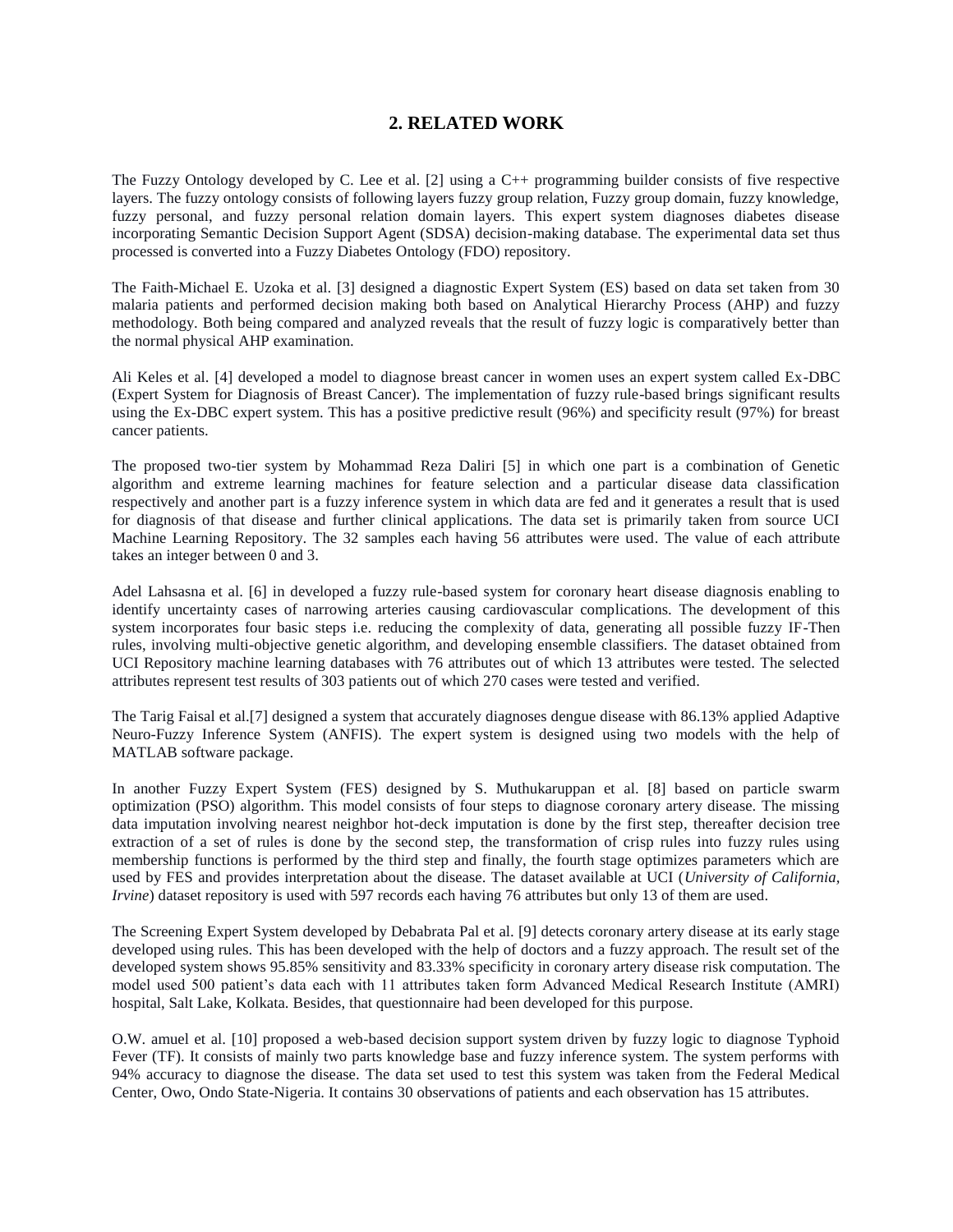The Neuro-Fuzzy System (NFS) proposed by C. Kalaiselvi and G. M. Nasira [11] diagnose diabetes and to predict cancer disease. The data set was taken from the Pima Indian Diabetes which was consists of 768 samples of patients. The data set consists of 8 attributes having numerical values.

Abbas Sheikhtaheri et al. [12] studied the importance of AI in the field of human disease diagnosis. He explained that even expert doctors can't reach some early diagnosis and thus paved the way for expert systems in the field of clinical diagnosis.

Shakil Ahmed et al. [13] designed an expert system to diagnose kidney disease. This system was designed under MATLAB software using the fuzzy logic toolbox. The data set consists of 817 samples having 7 attributes. This data set was taken from the Birdem hospital Dhaka. The accuracy of the system was 86.7% and used 30 samples.

Juan Carlos Guzman et al. [14] proposed a fuzzy rule-based expert system. This system was characterized by the features of fuzzy logic like fuzzification, defuzzification. Each data set attributed as membership function. This system was designed to diagnose Arterial hypertension. The input parameters are taken as systolic and diastolic blood pressure. The experiments were conducted on the FIS tool of MATLAB R2013. The system consists of two input and one output teach carrying 8 membership functions.

The hybrid cloud-based Fuzzy system proposed by Chien-Hua Wu et al. [15] was consists of two-tier architecture where the neural network detects early chronic kidney problem whereas the second tier predicts the severity of the disease. The 430 samples of kidney patients were tested which yields accuracy level up to 90%.

Zewei Chen et al. [16] implemented two fuzzy classifiers on chronic kidney disease. The result shows that the former two classifiers have significantly better than that of conventional multivariate classifiers. The UCI data set was used which produces 98% accuracy.

Ramiro Meza-Palacios et al. [17] proposed a fuzzy logic-based expert system for nephropathy control assessment. This gives a result with 93.33% of accuracy. The team of doctors had provided a data set of 90 patients. Each sample has 7 attributes that were developed using MINITAB2014 software.

Tanmay Kasbe and Ravi Singh Pippal *[18]* designed a fuzzy-based expert system. This expert system was designed to diagnose heart disease. The system was used to predicts the level of risk for a patient. The employed 13 input and 1 output parameters which were tested on MATLAB software.

M.H. Fazel Zarandiand Mona Abdolkarimzadeh [19] proposed a type-1 fuzzy inference system. This system was based on real data using the Mamdani inference system. This was done to diagnose chronic kidney disease(CKD). The type-1 fuzzy inference system was enhanced later by using an adaptive neural fuzzy inference system. This system was tested on 400 CKD samples taken from Chamran Hospital, Iran. These data set were divided into two categories as CKD patients and non- CKD patients. The samples were characterized by 9 attributes like FBS (Fasting Blood Sugar), Na, K, Hemoglobin, Blood Urea, Serum Creatinine, , RBC (red blood cells), WBC (white blood cells) and age.

Juan Carlos Guzman et al. [20] proposed a Neuro-Fuzzy Hybrid system which takes two input values of blood pressure and produces a final diagnosis about blood pressure intensity level. This output is sent to the GUI system which consists of two major parts neural network and fuzzy system. This system is designed using two subsystems neural network and fuzzy system.

Gunasekaran Manogaran et al. [21] proposed a hybrid system to diagnose heart disease. This model was based on multiple kernel learning as well as an adaptive neuro-fuzzy inference system (. The input parameters were divided into heart disease patients and normal individuals. The then used to classify heart disease and healthy patients. Multiple kernel learning (MKL) was implemented in the former work whereas the neuro-fuzzy system (ANFIS) was used in later. The dataset consists of 250 observations each having 9 attributes that were used for the heart patients. In this research study

Y. Amirgaliyev et.al [22] showed the effects of clinical features to classify patients with chronic kidney. The support vector machine algorithm is used. The data set was based on the patient's clinical history, physical examinations,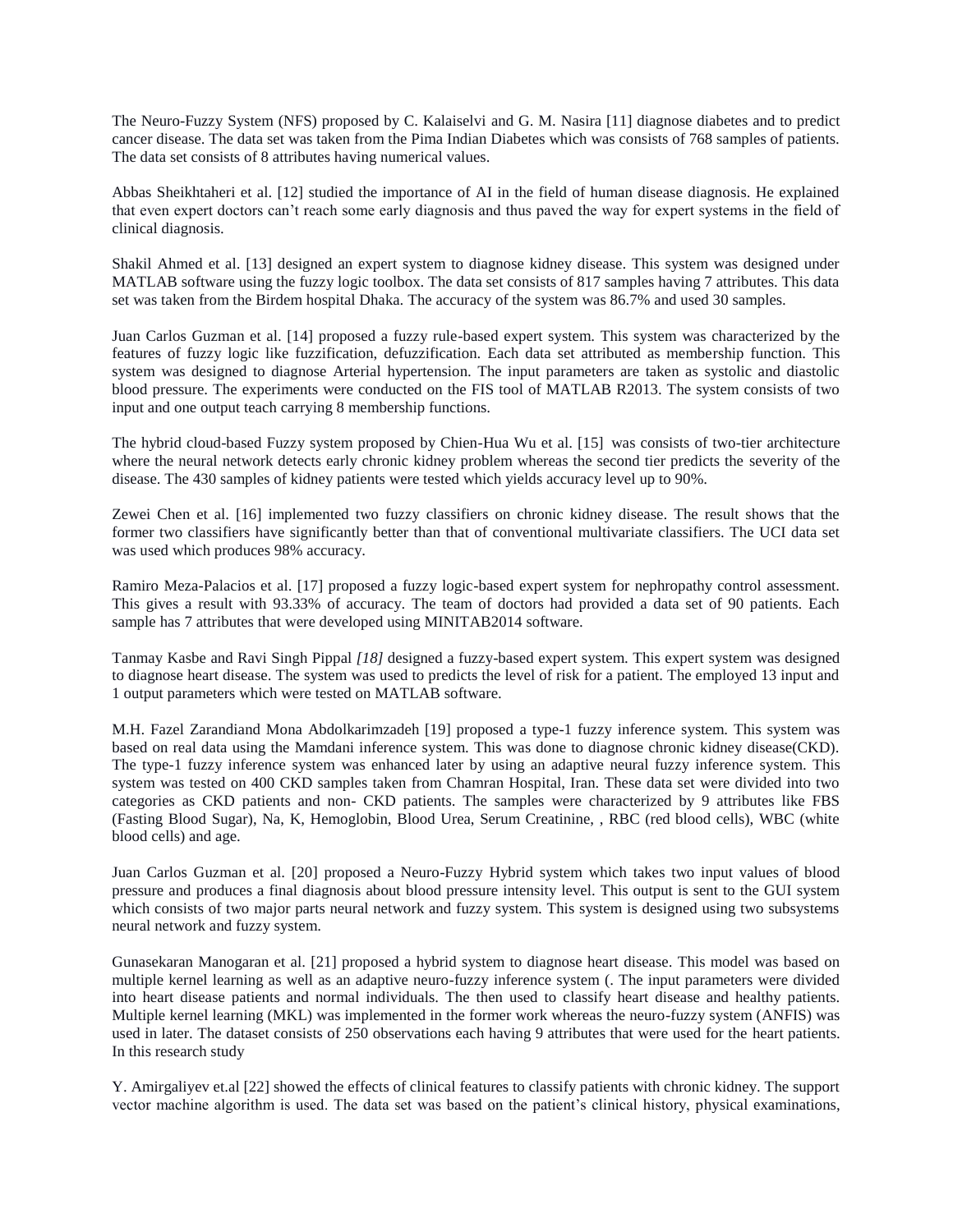and laboratory tests. Experimental results conducted yield classification of patients with results up to 93% of success. The performance parameters were tested based on accuracy, specificity, and sensitivity.

K.Thirunavukkarasu et. al [23] conducted several classification algorithms like logistic regression, K-nearest neighbor, and support vector to predict liver disease. The Accuracy score and confusion matrix both used to compare the classification algorithm.

A medical chatbot system developed by R. B. Mathew et. al [24] is a conversational agent. This requests users to give their health parameters as the symptoms which are then used for diagnosis. This system extracted symptoms based on conversations and predicts the disease as well as recommends treatment. This chatbot system was based on the k-nearest neighbor algorithm. The system proposed by

A. Mir and S. N. Dhage [25] builds a classifier model to predict diabetes disease. The Naive Bays, Support Vector Machine, Random Forest, and Simple CART algorithm were used on the WEKA tool. The study was done to predicts the best algorithm in terms of performance. The Experimental results of each algorithm were evaluated on the data set and observed that the SVM ( Support Vector Machine ) yields the maximum accuracy.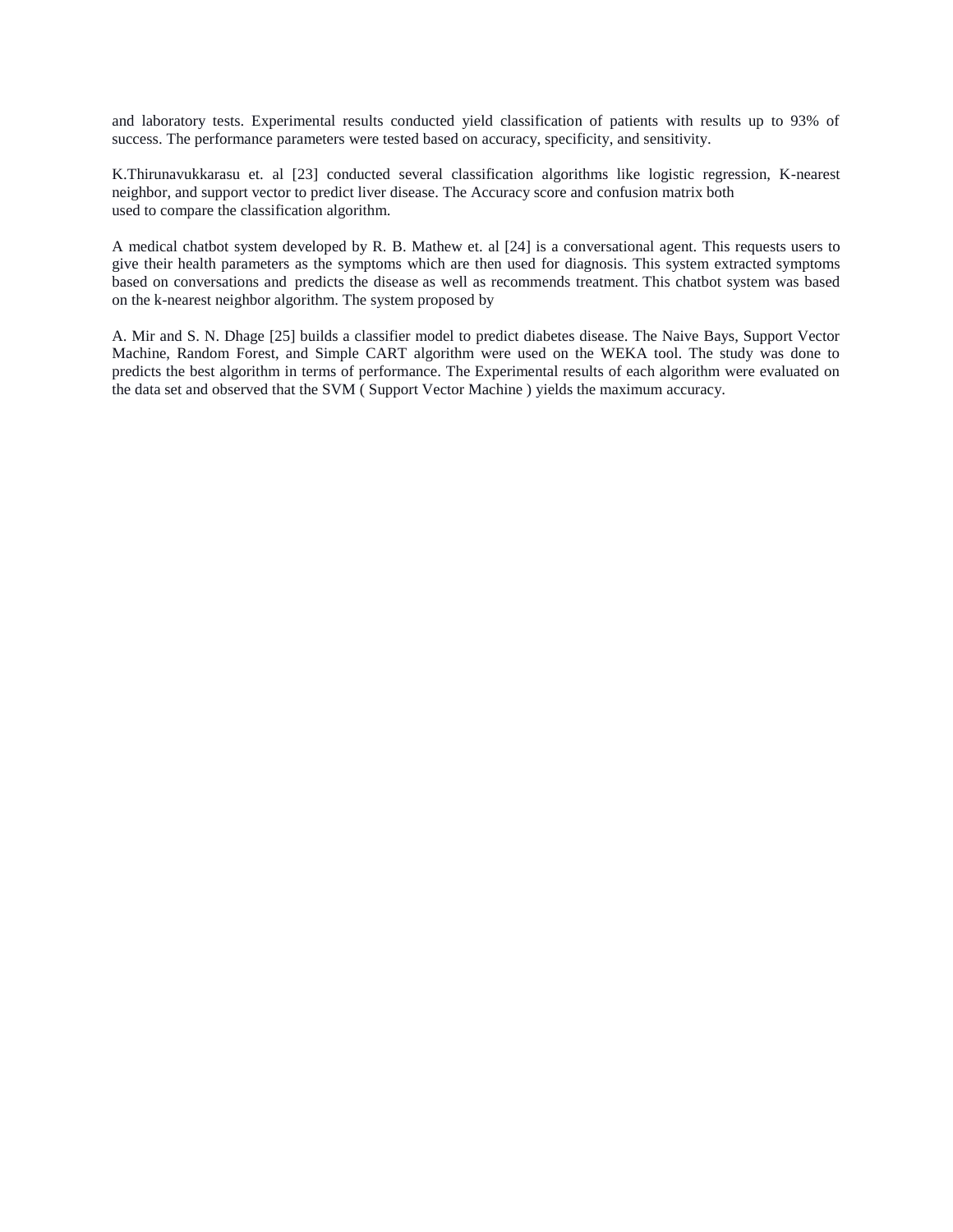## **3. CHALLENGES IN DIAGNOSTIC EXPERT SYSTEMS**

The review conducted on the diagnostic expert system by the various researchers using different approaches showed the importance of Artificial Intelligence. This shows the opportunities and challenges in the existing domain and further necessitates the research in the domain. The review work and contributions of researcher can be summarized as follows :

| <b>Author / Year</b>     | <b>Methodology</b>       | <b>Tool</b>   | <b>Findings</b>                                      |
|--------------------------|--------------------------|---------------|------------------------------------------------------|
| C. Lee et al. $[2]$      | <b>Fuzzy Ontology</b>    | $C++$ Builder | This expert system diagnose diabetes disease         |
|                          | and SDSA, FDO            |               |                                                      |
| Faith-Michael E. Uzoka   | Analytical               | <b>MATLAB</b> | This diagnose malaria patients. Based on data        |
| et al. $[3]$             | <b>Hierarchy Process</b> |               | set taken from 30 malaria patients and performed     |
|                          | (AHP) and Fuzzy          |               | both Analytical Hierarchy Process (AHP) and          |
|                          | methodology.             |               | fuzzy methodology.                                   |
| Ali Keles et al. [4]     | Fuzzy rule based         | <b>MATLAB</b> | Diagnose breast cancer in women having positive      |
|                          | Ex-DBC expert            |               | predictive result (96%) and specificity result       |
|                          | system.                  |               | $(97\%)$ .                                           |
| Adel Lahsasna et al. [6] | fuzzy rule based         | <b>MATLAB</b> | Diagnose coronary heart disease based on dataset     |
|                          | system.                  |               | UCI Repository machine learning. The 13              |
|                          |                          |               | attributes out of 76 attributes were tested. Given   |
|                          |                          |               | attributes used for test results of 303 patients out |
|                          |                          |               | of which 270 cases were verified.                    |
|                          |                          |               |                                                      |
|                          |                          | <b>MATLAB</b> |                                                      |
| Tarig Faisal et al. [7]  | Adaptive Neuro-          |               | Accurately diagnose dengue disease with 86.13%       |
|                          | Fuzzy Inference          |               | applied ANFIS.                                       |
|                          | System (ANFIS).          |               |                                                      |
| Shakil Ahmed et al.      | Fuzzy logic              | <b>MATLAB</b> | Diagnose kidney disease. The data set having 7       |
| $[13]$                   |                          | (fuzzy logic  | attributes and 817 samples. This data set was        |
|                          |                          | toolbox)      | taken from the Birdem hospital Dhaka. The            |
|                          |                          |               | accuracy of system was 86.7% and used 30             |
|                          |                          |               | samples.                                             |
| Ramiro Meza-Palacios     | Fuzzy logic              | MINITAB2      | Nephropathy control assessment. This gives           |
| et al. [17]              |                          | 014           | result with 93.33% of accuracy. Data set of 90       |
|                          |                          | software.     | patients. Each sample has 7 attributes               |
| Tanmay Kasbe and         | Rule based Fuzzy         | <b>MATLAB</b> | Diagnose heart disease. The system was used to       |
| Ravi Singh Pippal [18]   | logic                    |               | predicts the level of risk for a patient. The        |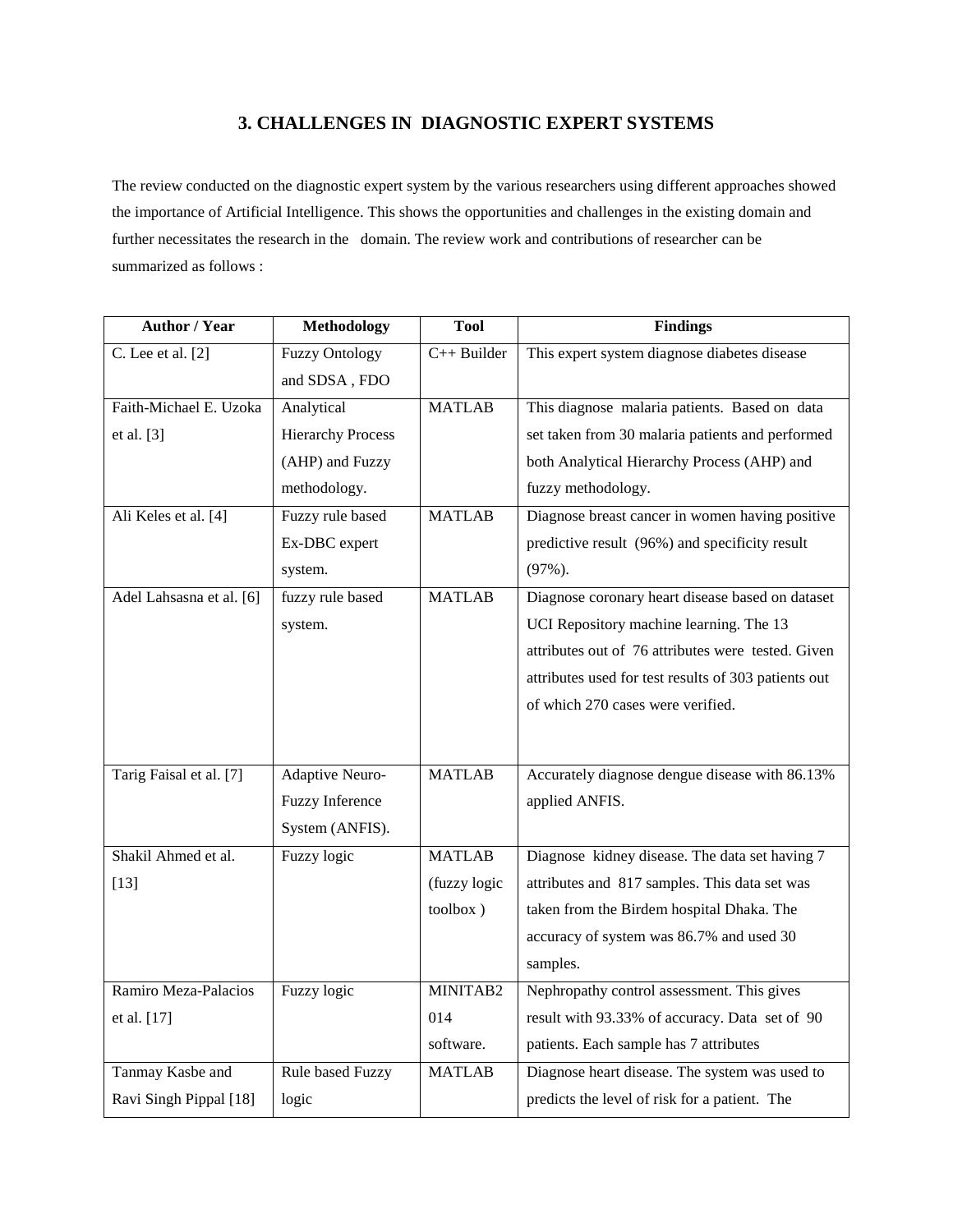|                         |                    |                   | employed 13 input and 1 output parameters.    |
|-------------------------|--------------------|-------------------|-----------------------------------------------|
| Juan Carlos Guzman et   | Neuro fuzzy hybrid | <b>GUI</b> system | Takes two input values of blood pressure and  |
| al. [20]                | system             |                   | produces final diagnosis about blood pressure |
|                         |                    |                   | intensity level.                              |
| A. Mir and S. N. Dhage. | The Naive Bays,    | <b>WEKA</b> tool  | Builds a classifier model to predict diabetes |
| $[25]$                  | Support Vector     |                   | disease.                                      |
|                         | Machine, Random    |                   |                                               |
|                         | Forest and Simple  |                   |                                               |
|                         | CART algorithm     |                   |                                               |

Table 1 : Important Findings of Diagnostic Expert Systems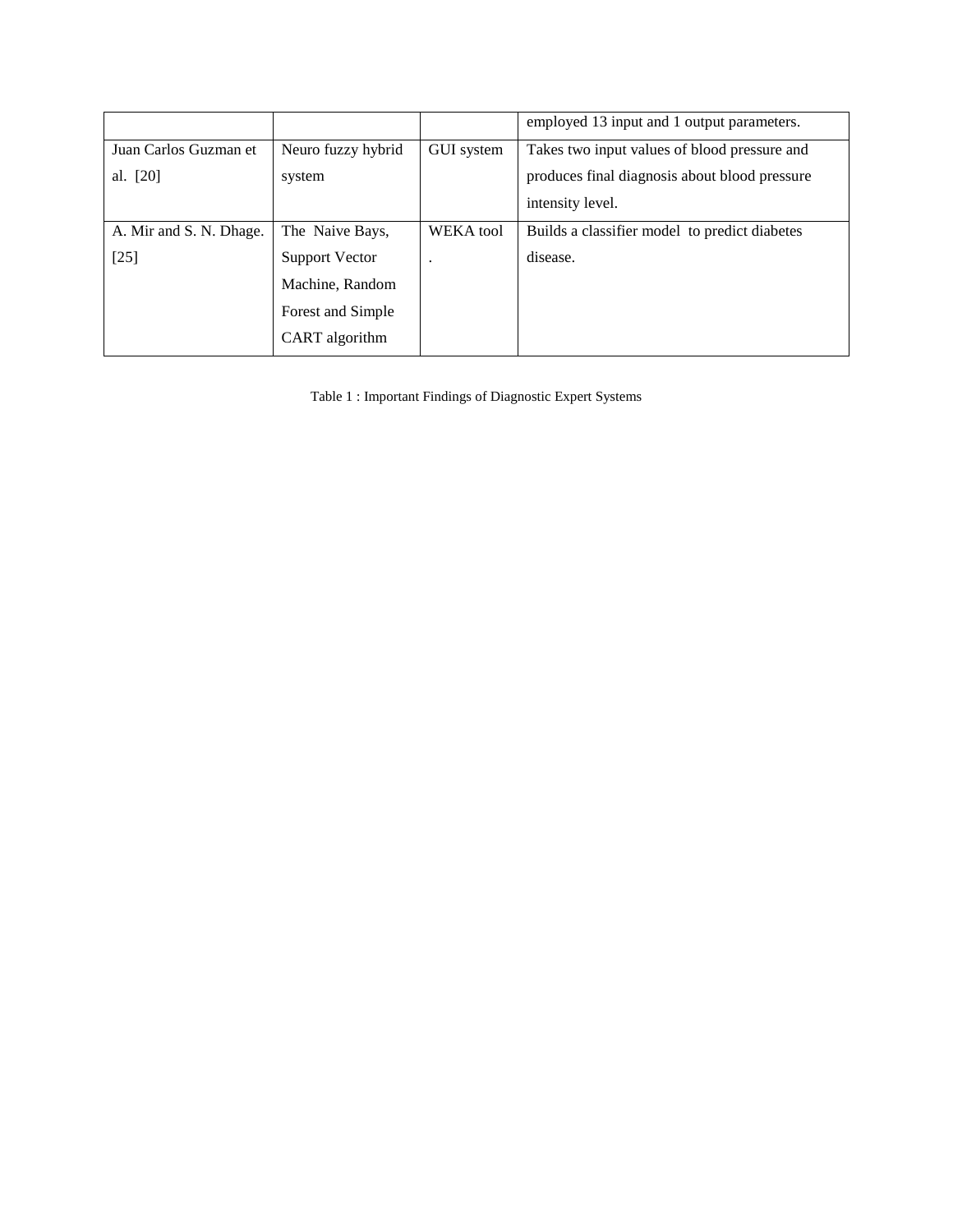## **4. AN APPROACH FOR RULE BASED FUZZY INFERENCE MODEL**

The Most common fuzzy methodology i.e. Mamdani Fuzzy Inference model will be used in this proposed work. This methodology includes fuzzification of crisp data, inferring using knowledge base and rule base and defuzzification of fuzzy output to obtain crisp values. Fuzzification involves reading crisp data and map or translates it into fuzzy data for the use of inference system. Inferring includes reading fuzzy data and processes them on the basis of fuzzy rules and knowledge. The result obtained from inferring shows fuzziness. Thus in defuzzification, the result which is in fuzzy form is again map or translates into crisp values so that it becomes accurate and fruitful.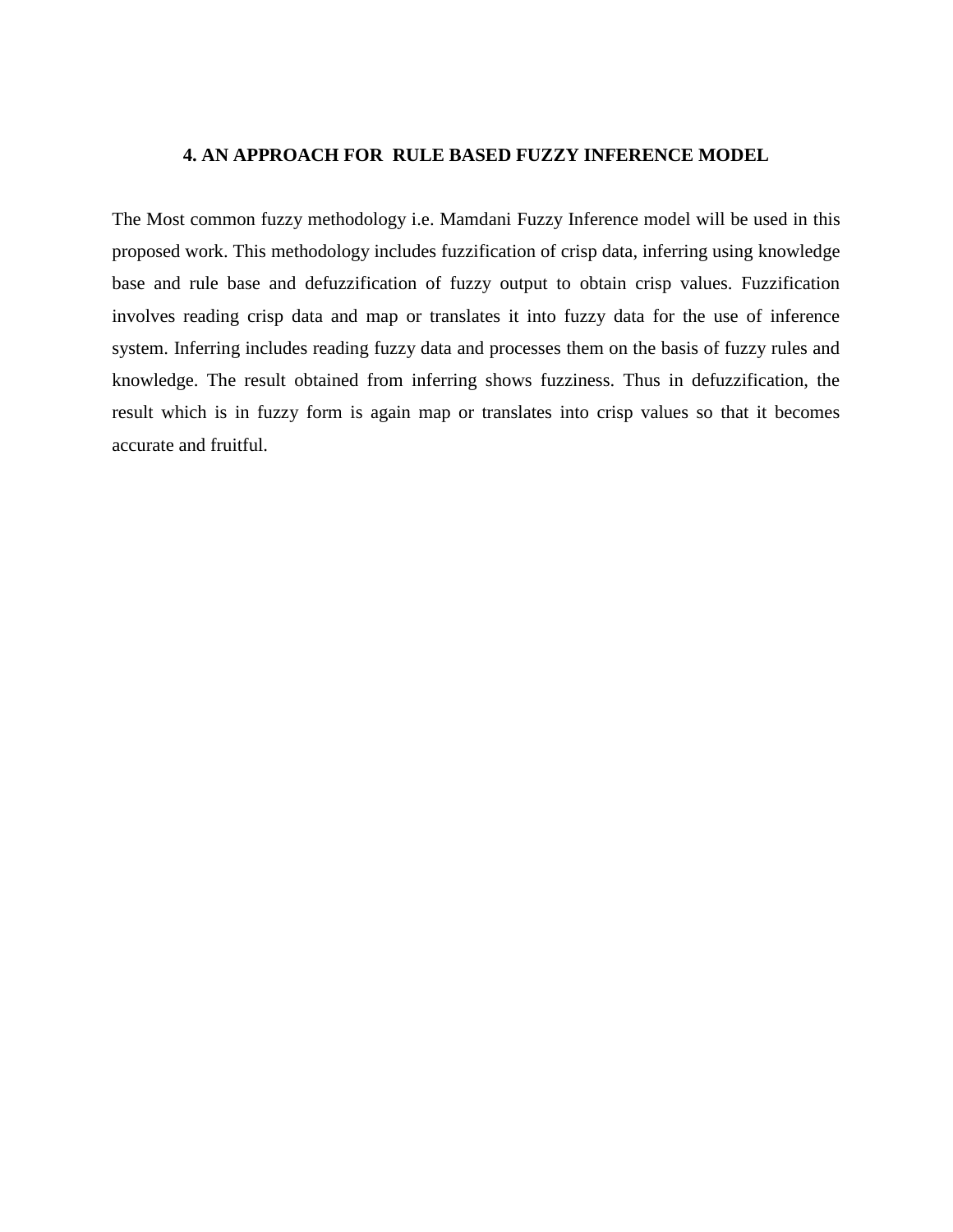

Fig.1: Methodology of Rule Based Fuzzy Inference Model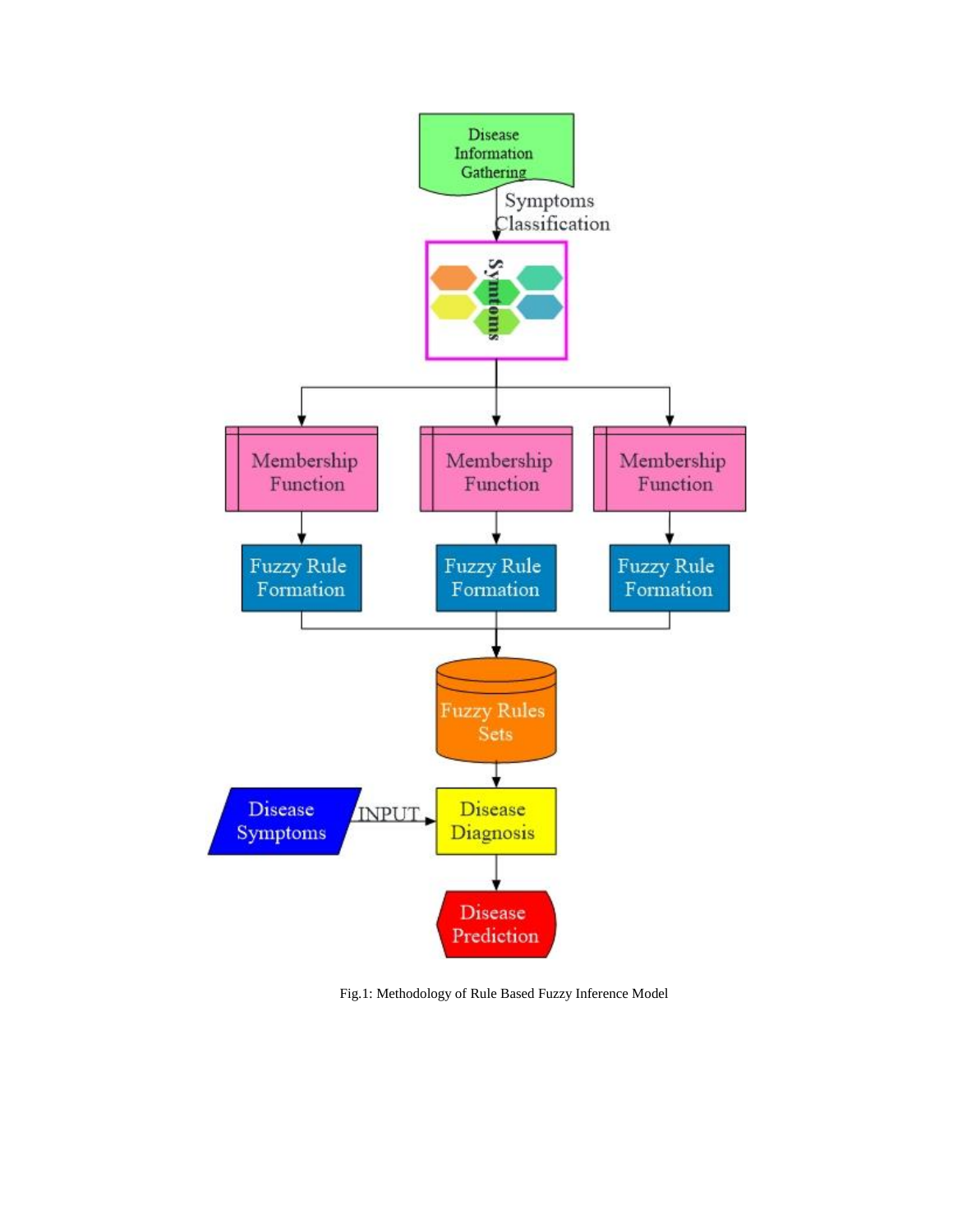## **4. 1 PROCESS DESCRIPTION**

There are many steps to follow that model the concept into implementing form. These steps are necessary and effective.

**Step 1:** Disease Information Gathering: To diagnose any disease it is much necessary and important to have a complete database of the disease. History, root causes, symptoms, and later effects of the disease are fed into the database of the system. The data thus collected is referred to as Expert Knowledge Base (EKB)

**Step 2:** Classification of symptoms: With the help of medical experts and physicians, symptoms and signs of disease are classified as there are several numbers of identical symptoms that exist in various diseases. It helps the inference system to apply logical rules on the given input.

**Step 3:** Fuzzy Rules Formation: Several logical rules are developed with attributes of sample disease. It involves developing rules using the IF-THEN structure with multiple logical AND and OR operators.

**Step 4:** Input Disease Symptoms: This is the step where the system is given input obtained from a laboratory test. The system then forwards these values of parameters to the inference mechanism.

**Step 5:** Disease Diagnosis using Fuzzy Logic: This is the core part of the system where parameters of the disease are analyzed by the inference engine of the expert system using a rule base and knowledge base and the result is concluded.

**Step 6:** Display result (Disease Prediction): The final result obtained from the inference engine is displayed in the crisp form that can be understood and explained by humans.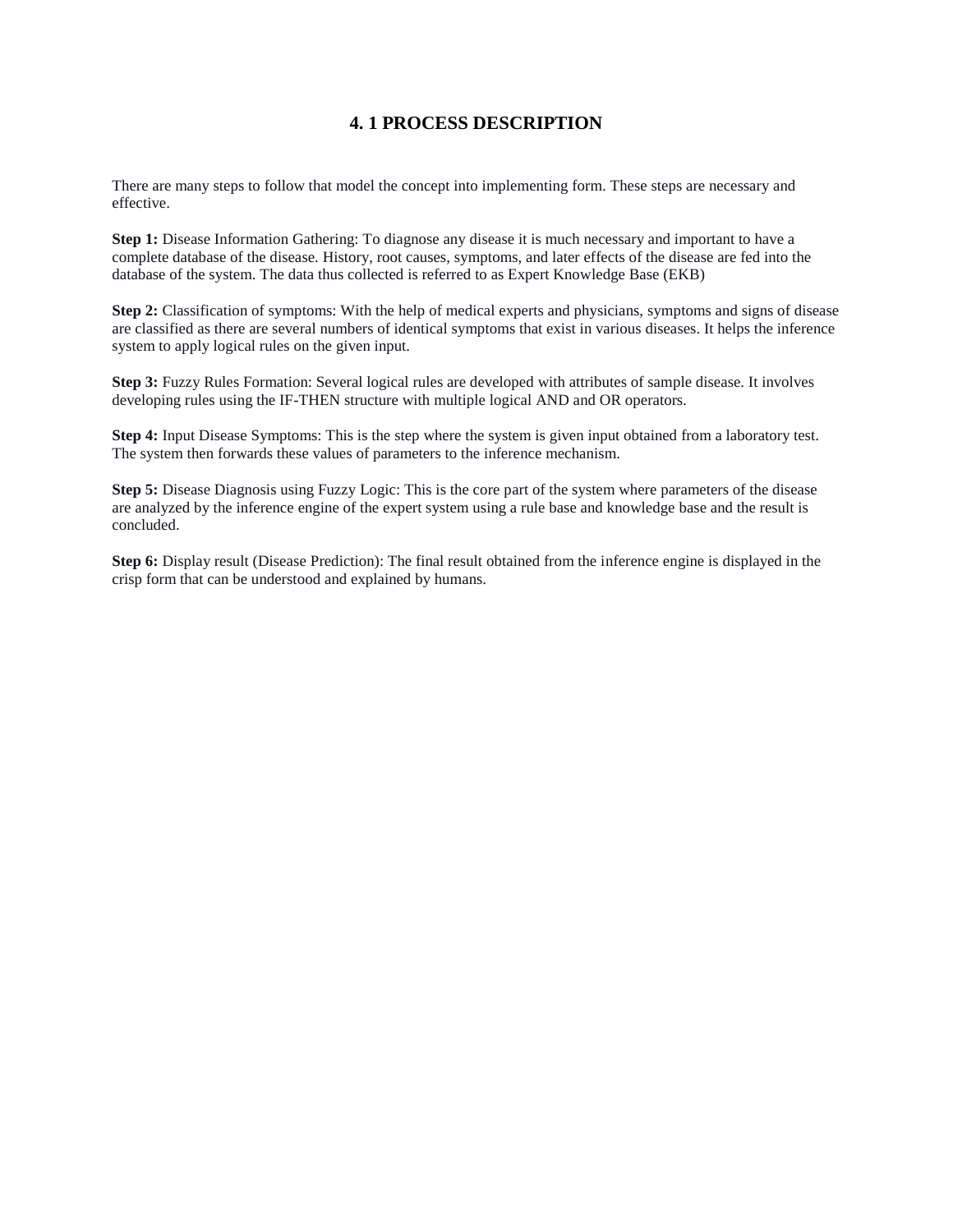#### **5. CONCLUSION AND FUTURE SCOPE**

The intensive review of existing literature explored the work done in the domain of human disease diagnosis using artificial intelligence. The involvement of artificial intelligence may enhance the chance of early detection of the disease. The existing study reveals the importance of artificial intelligence in the diagnosis of human disease. The above literature review envisages the need for an expert system in different disease diagnosis. The accuracy of predictions based on the sample size of a patient's data poses the challenges in this domain. The use of methodologies under AI which ultimately leads the correct diagnosis motivates us to explore future work in this domain. This study helped us to find the possibilities of the design of Expert System (ES) based on paradigms of AI which would yield better results and accuracy.

This may assist medical professionals to diagnose their patients at the earliest possible time, especially in chronic diseases. The above review facilitates the opportunity to design an expert system using AI.

Although there are different paradigms of AI like Neural Network, Machine Learning, Deep Learning, and Fuzzy Logic the application of Fuzzy logic is versatile and gives the accurate prediction where ever approximation diagnosis is required.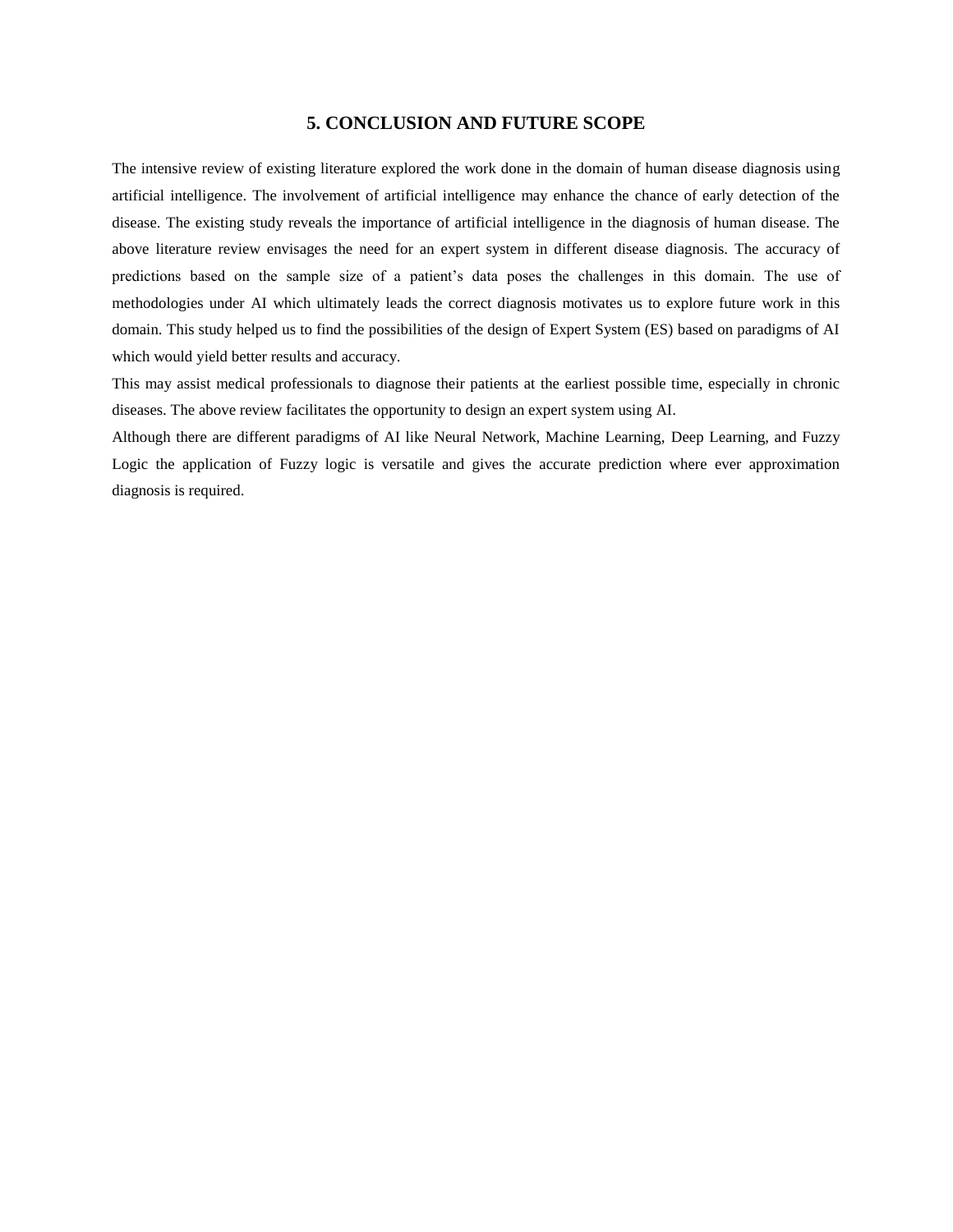#### **REFERENCES**

- [1] Lotfi Zadeh, "Fuzzy Logic", IEEE, vol.21, no.4, pp.83-93, April, 1988.
- [2] C. Lee and M. Wang, "A Fuzzy Expert System for Diabetes Decision Support Application," in IEEE Transactions on Systems, Man, and Cybernetics, Part B (Cybernetics), vol. 41, no. 1, pp. 139-153, Feb. 2011.
- [3] Faith-Michael E. Uzoka, Joseph Osuji and OkureObot, "Clinical decision support system (DSS) in the diagnosis of malaria:A case comparison of two soft computing methodologies",Elsevier, vol.38, no.3,pp.1537-1553, March, 2011.
- [4] Ali Keles, Ayturk Keles, and Ugur Uavuz, "Expert system based on neuro-fuzzy rules for diagnosis breast cancer", Elsevier, vol. 38, no. 5, pp. 5719-5716, May 2011.
- [5] Mohammad Reza Daliri, "A Hybrid Automatic System for the Diagnosis of Lung Cancer Based on Genetic Algorithm and Fuzzy Extreme Learning Machines", Springer Science, vol. 36, no. 2, pp.1001-1005, November, 2011.
- [6] Adel Lahsasna, Raja Noor Ainon, Roziati Zainuddinand Awang Bulgiba, "Desing of a Fuzzy based Decision Support System for Coronary Heart Disease Diagnosis", Springer Science, vol. 36, no. 5, pp. 3298-3303, January, 2012.
- [7] Tarig Faisal, Mohd Nasir Taib and Fatimah Ibrahim, "Adaptive Neuro-Fuzzy Inference System for diagnosis risk in dengue patients", Elsevier, vol.39, no.4, pp. 4483–4495, March, 2012.
- [8] S. Muthukaruppan and M.J. Er, "A hybrid particle swarm optimization based fuzzy expert system for the Diagnosis of coronary artery disease", Elsevier, vol.39, no.14, pp.11657-11665, October, 2012.
- [9] Debabrata Pal, K.M.Mandana, Sarbjit Pal, Debranjan Sarkar and Chandan Chakraborty, "Fuzzy expert system approach for coronary artery disease screening using clinical parameters", Elsevier, vol.36, pp.162-174, December, 2012.
- [10] O.W. Samuel, M.O. Omisore and B.A. Ojokoh, "A Web based decision support system driven by fuzzy logic for the diagnosis of typhoid fever", Elsevier, vol. 40, no. 10, pp. 4164-4171, August, 2013.
- [11] C.Kalaiselvi and G. M. Nasira, "A New Approach for Diagnosis of Diabetes and Prediction of Cancer Using ANFIS", World Congress on Computing and Communication Technologies, Trichirappalli, pp.188-190, March, 2014.
- [12] Abbas Sheikhtaheri, Farahnaz Sadoughi and Zahra Hashemi Dehaghi, "Developing and Using Expert Systems and Neural Networks in Medicine: A Review on Benefits and Challenges", Springer Science, vol. 38, no. 9, pp. 1-6, September, 2014.
- [13] Shakil Ahmed, Kabir, T. Md. Tanzir Kabir and Rashedur M Rahman, "Diagnosis of Kidney Disease Using Fuzzy Expert System", The 8th International Conference on Software, Knowledge, Information Management and Applications, IEEE, pp.1-8, December, 2014.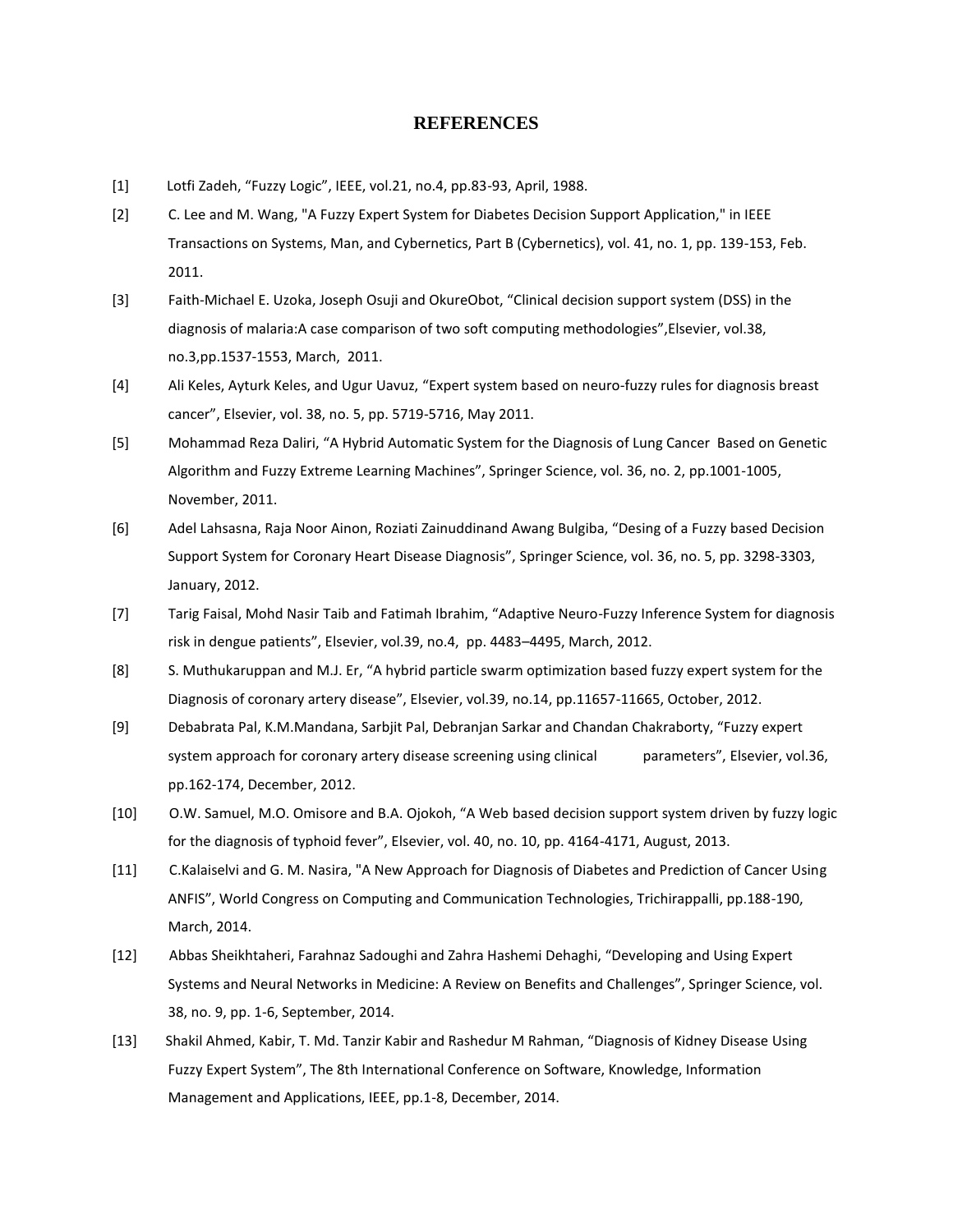- [14] Juan Carlos Guzman, Patricia Melin and German Prado-Arechiga, "Design of a Fuzzy System for Diagnosis of Hypertension", Springer International Publishing, vol.601,pp.517-526, June, 2015.
- [15] Chien-HuaWu, Ruey-Kei Chiu and Shin-An Wang, "A cloud-based fuzzy expert system for the risk Assessment of chronic kidney diseases", Int. J. Business and Systems Research, vol. 9,no. 4, pp.315– 333,October, 2015.
- [16] Zewei Chen, Zhuoyong Zhang, Ruohua Zhu, Yuhong Xiang and Peter B. Harrington, "Diagnosis of patients with chronic kidney disease by using two fuzzy classifiers", 15th Chemometrics in Analytical Chemistry Conference, Changsha, China, vol.153, pp.140-145, April, 2016.
- [17] Ramiro Meza-Palacios, Alberto A. Aguilar-Lasserre, Enrique L. Urena-Bogarin, Carlos F.Vazquez Rodriguez, Ruben Posada-Gomez and Armin Trujillo-Mata," Development of a fuzzy expert system for the nephropathy control assessment in patients with type 2 diabetes mellitus", Elsevier, vol.72, pp.335-343, April, 2017.
- [18] Tanmay Kasbe and Ravi Singh Pippal, "Design of heart disease diagnosis system using fuzzy logic," 2017International Conference on Energy, Communication, Data Analytics and Soft Computing (ICECDS),Chennai, pp. 3183-3187, August, 2017.
- [19] M.H. Fazel Zarandi and Mona Abdolkarimzadeh, "Fuzzy Rule Based Expert System to Diagnose Chronic Kidney Disease", Advances in Intelligent Systems and Computing, vol. 648, Springer, pp.323- 328,September, 2017.
- [20] Shaker El-Sappagh, Farman Ali, Amjad Ali, Abdeltawab Hendawi, Farid A Badria and Doug Young Suh, "Clinical decision support system for liver fibrosis prediction in hepatitis patients: A case comparision of two soft computing techniques", IEEE, vol. 6, pp. 52911- 52929, September, 2017.
- [21] Gunasekaran Manogaran, R. Varatharajan and M. K. Priyan, "Hybrid Recommendation System for Heart Disease Diagnosis based on Multiple Kernel Learning with Adaptive Neuro-Fuzzy Inference System", Springer Science, vol.77, no.4, pp.4379-4399, February, 2018.
- [22] Y. Amirgaliyev, S. Shamiluulu and A. Serek, "Analysis of Chronic Kidney Disease Dataset by Applying Machine Learning Methods," 2018 IEEE 12th International Conference on Application of Information and Communication Technologies (AICT), Almaty, Kazakhstan, 2018, pp. 1-4.
- [23] K. Thirunavukkarasu, A. S. Singh, M. Irfan and A. Chowdhury, "Prediction of Liver Disease using Classification Algorithms," 2018 4th International Conference on Computing Communication and Automation (ICCCA), Greater Noida, India, 2018, pp.1-3.
- [24] R. B. Mathew, S. Varghese, S. E. Joy and S. S. Alex, "Chatbot for Disease Prediction and Treatment Recommendation using Machine Learning," 2019 3rd International Conference on Trends in Electronics and Informatics (ICOEI), Tirunelveli, India, 2019, pp. 851-856.